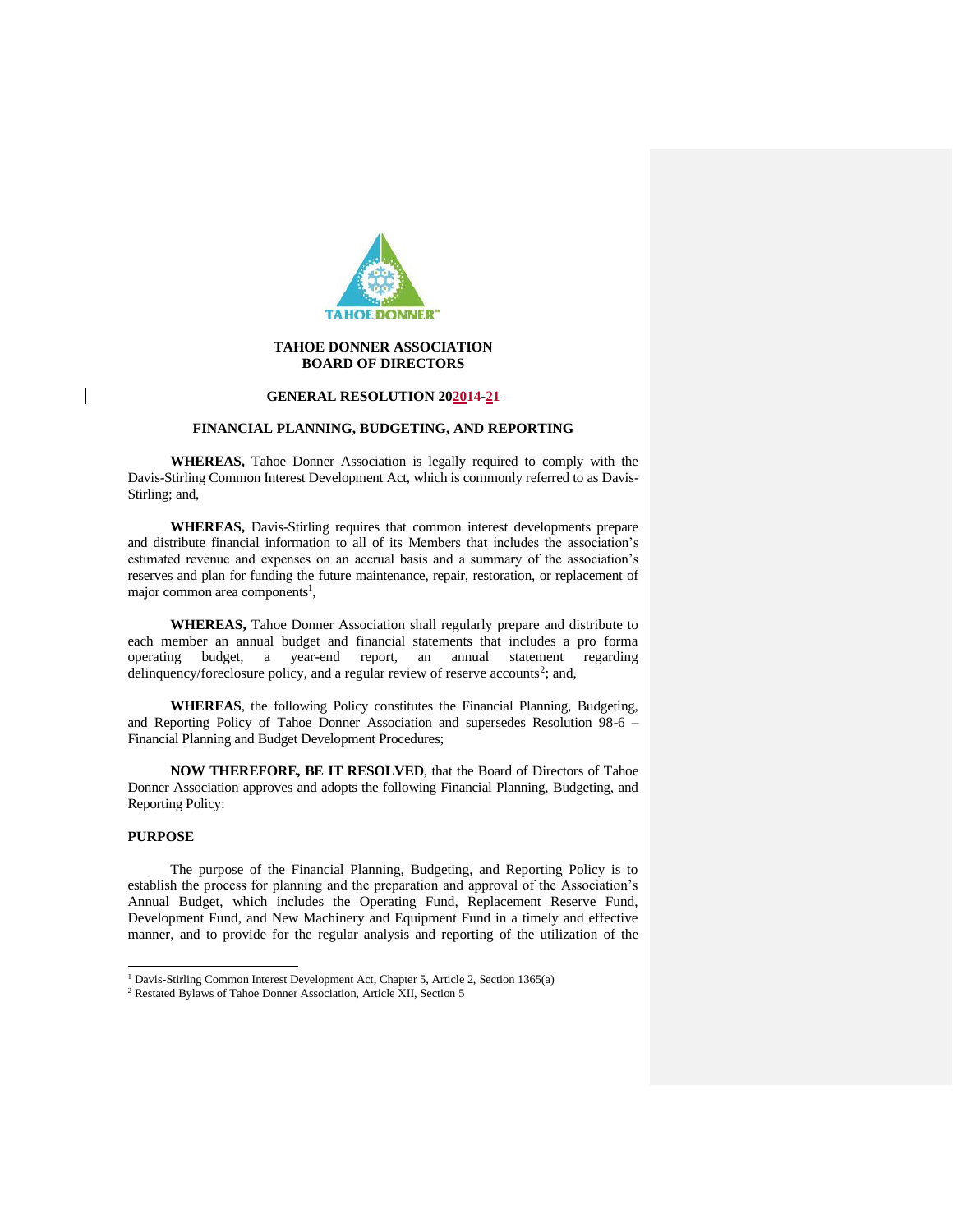Association's funds. This process takes into account the Association's Strategic Plan, General Plan, Capital Funds Projection, current operational requirements and other Board specified considerations.

# **RESPONSIBILITY & AUTHORITY**

It is the goal of the Association to:

- ➢ Establish and maintain a Strategic Plan, General Plan, and Capital Funds Projection to provide context and support for the Association's financial planning, budgeting, and reporting processes as well as addressing the long-range capital requirements necessary to maintain each Owner's investment.
- ➢ Establish and maintain a budget development process with financial planning, analysis, and reporting tools,that meet the ongoing financial management needs of the organization taking into consideration annual operational needs, future longrange capital requirements, and the resultant financial impacts on Owners.
- ➢ Achieve predictable annual assessments to manage the impact of year-to-year variances in operating fund and capital fund requirements, mitigating the need for special assessments.

The Board of Directors and the General Manager, to the extent authorized by the Board of Directors, have the full authority and responsibility to administer the Financial Planning, Budgeting, and Reporting Policy in accordance with the terms and provisions contained herein. The Board of Directors has the authority to allow for specific exceptions to the stated parameters or restrictions, except those mandated by statute or those limited by the Governing Documents.

## **IMPLEMENTATION**

The Board, working with the General Manager, establishes a Strategic Plan that articulates the long-range strategic direction and operating guidance for the Association.

The Board works with the General Plan Committee, to establish a General Plan, including annual updates, that define capital improvement projects and priorities, and works with the Finance Committee to develop financial guidance for operations and capital funding.

The General Manager formulates annual operating plans and budgets that meet established goals and objectives and to comply with the financial and operational requirements of the Association, including those required for capital projects.

These requirements are achieved through the Financial Planning, Budgeting, and Reporting Procedures as outlined in this Policy (see Appendices A & B).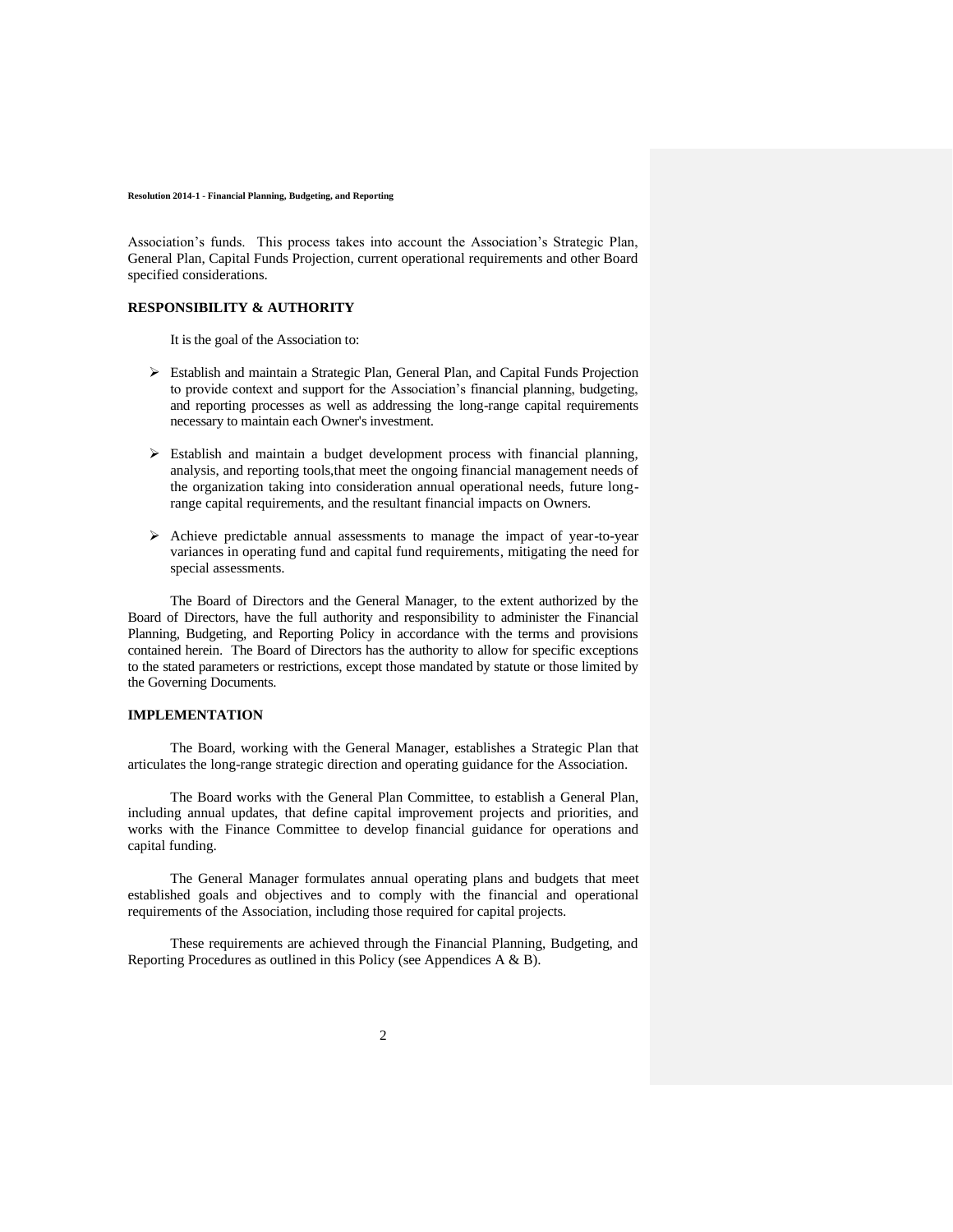The attached Timeline of Key Activities, Milestones and Reporting Requirements (Appendix A) and Definition of Terms and Procedures (Appendix B) identify and describe specific time-phased events and decision points to be achieved in a critical path sequence to ensure compliance with state law and the Association's Governing Documents and Policies with regard to planning, budgeting, management, and reporting of the following funds:

**Operating Fund<sup>3</sup> :** Includes the estimated revenue and expenses of each amenity and support department that are funded by the Operating Fund portion of the annual assessment. Pursuant to Board direction, estimates may be made on the basis of comparisons to prior years with similar, reduced, or enhanced service levels and corresponding assessment and access fees.

**Replacement Reserve Fund<sup>4</sup> :** Includes the revenue and expense allocations to the Replacement Reserve Fund based upon the annual Replacement Reserve Study and Funding Plan to provide the financial resources for the repair, restoration, replacement or maintenance of existing major common area components, exclusive of structure replacement.

**Development Fund<sup>5</sup> :** Includes the revenue and expense allocations to the Development Fund to finance capital improvement projects; including real estate acquisitions, building upgrades and additions, and building replacements that do not qualify for funding from the Replacement Reserve Fund.

**New Machinery and Equipment Fund<sup>6</sup> :** Includes the revenue and expense allocations to the New Machinery and Equipment Fund used to acquire new capital assets identified as necessary for more efficient operations, or to provide new programs, activities, and services to Members.

#### **Homeowners Surveys/Feedback:**

Assessments that are increased by more than 150% of CPI requires feedback from homeowners with a non-binding survey in order to gauge their level of support.

Major capital expenditures in construction over \$1M or major new amenity services costing over \$100K annually should have feedback from the membership with a non-binding survey in order to gauge their level of support. This survey can also be used to determine whether homeowner users would be willing to pay increased prices as a result in order to support management's business plan for this new or expanded amenity service.

**Formatted:** Font: Bold

<sup>3</sup> Board Resolution 2013-4, Operating Fund Policy, and subsequent revisions, if any

<sup>&</sup>lt;sup>4</sup> Board Resolution 2013-03, Replacement Reserve Fund Policy, and subsequent revisions, if any

<sup>5</sup> Board Resolution 2012-1, Development Fund Policy, and subsequent revisions, if any

<sup>6</sup> Board Resolution 2012-5, New Machinery and Equipment Fund Policy, and subsequent revisions, if any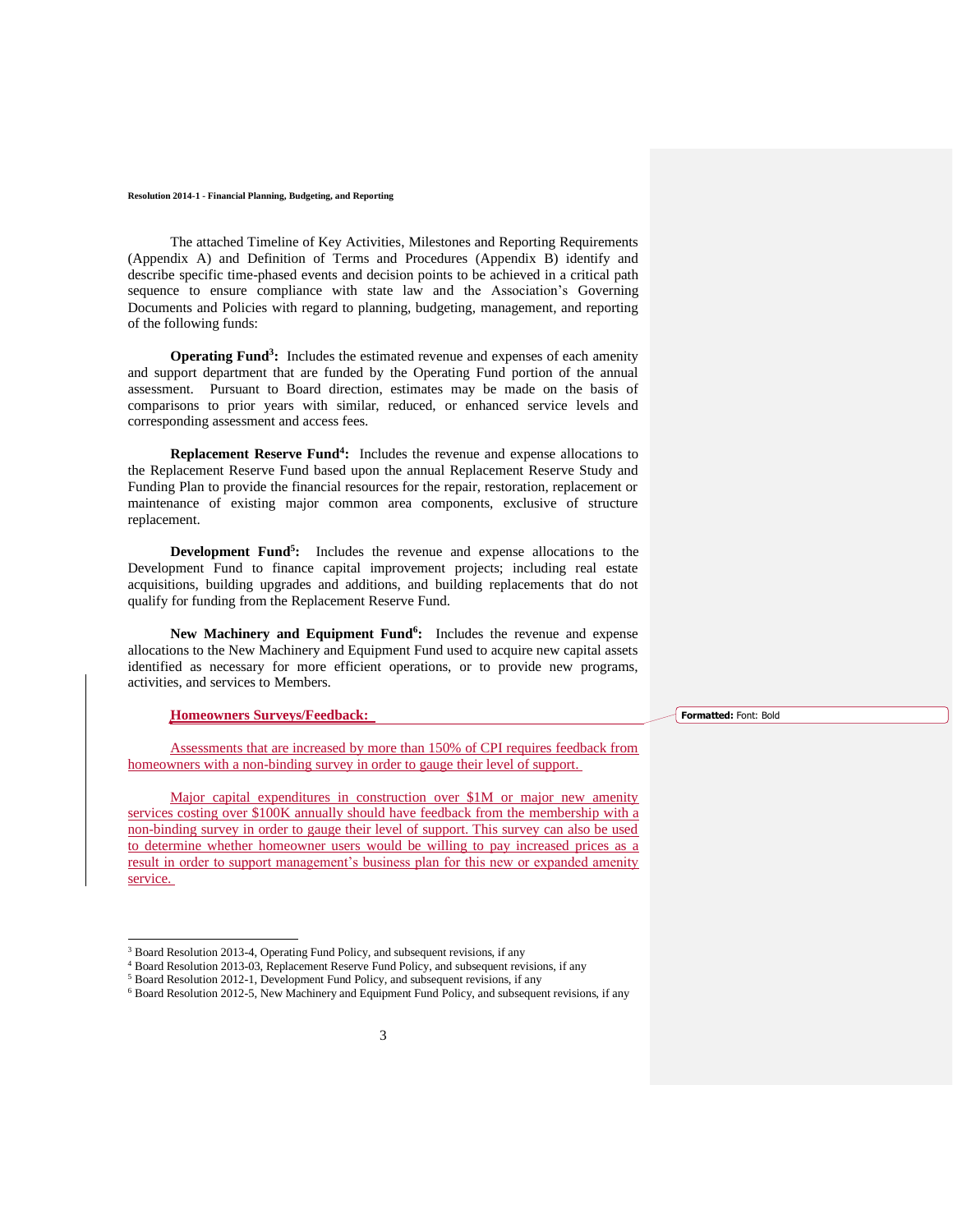# **REPORTING**

Financial statements and related information for the Association are prepared and distributed to each Member of the Association as required by the Governing Documents.<sup>7</sup> The results of the Association's annual financial planning and budgeting process are reported to Association Members as part of the Association's Annual Budget Report. An accounting of the actual financial results of the Association is reported annually to Association Members as part of the Association's year-end Annual Report.

<sup>7</sup> Restated Bylaws of Tahoe Donner Association, Article XII, Section 5, and subsequent revisions, if any